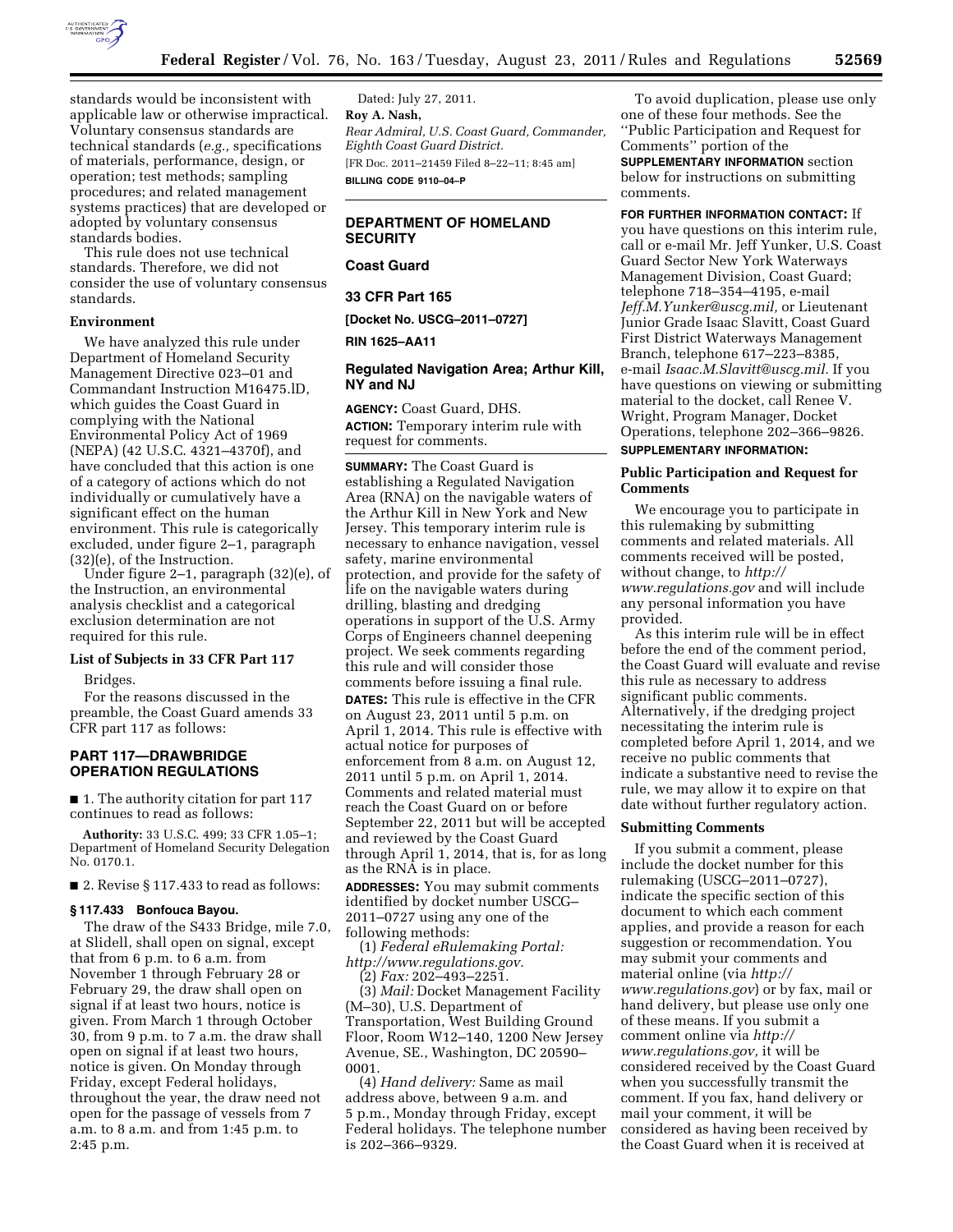the Docket Management Facility. We recommend that you include your name and a mailing address, an e-mail address, or a telephone number in the body of your document so that we can contact you if we have questions regarding your submission.

To submit your comment online, go to *[http://www.regulations.gov,](http://www.regulations.gov)* click on the ''submit a comment'' box, which will then become highlighted in blue. In the ''Document Type'' drop down menu select ''Proposed Rule'' and insert ''USCG–2011–0727'' in the ''Keyword'' box. Click ''Search'' then click on the balloon shape in the ''Actions'' column. If you submit comments by mail or hand delivery, submit them in an unbound format, no larger than 81⁄2 by 11 inches, suitable for copying and electronic filing. If you submit comments by mail and would like to know that they reached the Facility, please enclose a stamped, self-addressed postcard or envelope. We will consider all comments and material received during the comment period and will consider those comments before issuing a final rule.

## **Viewing Comments and Documents**

To view comments, as well as documents mentioned in this preamble as being available in the docket, go to *[http://www.regulations.gov,](http://www.regulations.gov)* click on the ''read comments'' box, which will then become highlighted in blue. In the ''Keyword'' box insert ''USCG–2011– 0727'' and click ''Search.'' Click the ''Open Docket Folder'' in the ''Actions'' column. You may also visit the Docket Management Facility in Room W12–140 on the ground floor of the Department of Transportation West Building, 1200 New Jersey Avenue, SE., Washington, DC 20590, between 9 a.m. and 5 p.m., Monday through Friday, except Federal holidays. We have an agreement with the Department of Transportation to use the Docket Management Facility.

### **Privacy Act**

Anyone can search the electronic form of comments received into any of our dockets by the name of the individual submitting the comment (or signing the comment, if submitted on behalf of an association, business, labor union, *etc.*). You may review a Privacy Act notice regarding our public dockets in the January 17, 2008, issue of the **Federal Register** (73 FR 3316).

### **Public Meeting**

We do not now plan to hold a public meeting within the meaning of the Administrative Procedure Act (APA), 5 U.S.C. 553. But you may submit a request for one using one of the four

methods specified under **ADDRESSES**. Please explain why you believe such a public meeting would be beneficial. If we determine that one would aid this rulemaking, we will hold one at a time and place announced by a later notice in the **Federal Register**. The Coast Guard has held or participated in fourteen locally announced informal waterway user meetings where waterway closures and restrictions were discussed. We anticipate holding additional informal meetings, with opportunity for public questions or comments, during this project. We will provide written summaries of any such meetings in the docket.

# **Regulatory Information**

The Coast Guard is issuing this interim rule without prior notice and opportunity to comment pursuant to authority under section  $\overline{4(a)}$  of the APA, 5 U.S.C. 553(b). This provision authorizes an agency to issue a rule without prior notice and opportunity to comment when the agency for good cause finds that those procedures are ''impracticable, unnecessary, or contrary to the public interest.'' Under 5 U.S.C. 553(b)(B), the Coast Guard finds that good cause exists for not publishing a notice of proposed rulemaking (NPRM) with respect to this rule because immediate action is necessary to ensure the safety of the public in the vicinity of the drilling, dredging and blasting operations being conducted in the Arthur Kill. In November 2010, Northeast Dredging Company, the contractor, advised that the Arthur Kill Channel Deepening Project would require rolling two-week closures of the middle third of the Arthur Kill to conduct the drilling and blasting operations. The requested closure of the Arthur Kill would have shut down the Arthur Kill to all deep draft vessels in the area resulting in a long term disruption to cargo and oil terminal facilities operations. We advised the U.S. Army Corps of Engineers (USACE) and the contractor that the complete closure of the Arthur Kill for two-week periods during the course of the deepening project would negatively impact navigational safety on the waterway and that an alternative proposal that would keep the channel open to vessel traffic was necessary.

We participated in nine initial planning meetings with the USACE, harbor and docking pilots, tugboat operators, facility operators, and the contractors between January and April 2011. In early April 2011 the USACE, with the assistance of harbor and docking pilots, conducted simulator assessments of the drilling and blasting areas. These simulations studied the possibility of reducing the size of the drilling and blasting areas in order to maintain one-half of the channel open at all times for vessel transits. The results of the simulation allowed the USACE to determine that, although it was possible to conduct the channel deepening without completely closing the Arthur Kill, additional coordination meetings were necessary.

Five additional meetings were held between April and June 2011 to discuss the results of the navigation simulations. In June the USACE and the contractor presented a revised drilling, blasting and dredging plan, which called for reduction in the channel width during the deepening project. The drilling, blasting and dredging operations will render a portion of the Arthur Kill unavailable to vessel navigation and decrease the overall width of the navigable channel that is available to deep draft commercial vessels. The Coast Guard initially planned to control traffic under the auspices of the Vessel Traffic Service (VTS) New York, but as a result of the June 2011 meeting with the USACE, it was determined that a Regulated Navigation Area (RNA) would be necessary. The dynamic nature of the dredging process and multitude of drilling and blasting equipment associated with the project necessitates that all mariners comply with this RNA, as the drilling and blasting equipment configuration may change on a daily basis. Immediate action is needed to control vessels operating in the reduced waterway and protect the maritime public from the hazards associated with drilling, blasting and dredging operations on a constricted waterway. Publishing a NPRM and waiting 30 days for comment would be contrary to the public interest since immediate action is needed to restrict vessel traffic and protect the maritime public from the hazards associated with drilling, blasting and dredging operations.

For the same reasons, under 5 U.S.C. 553(d)(3) the Coast Guard finds that good cause exists for making this rule effective less than 30 days after publication in the **Federal Register**.

## **Basis and Purpose**

Under the Ports and Waterways Safety Act, the Coast Guard has the authority to establish RNAs in defined water areas that are determined to have hazardous conditions and in which vessel traffic can be regulated in the interest of safety. See 33 U.S.C. 1231 and Department of Homeland Security Delegation No. 0170.1.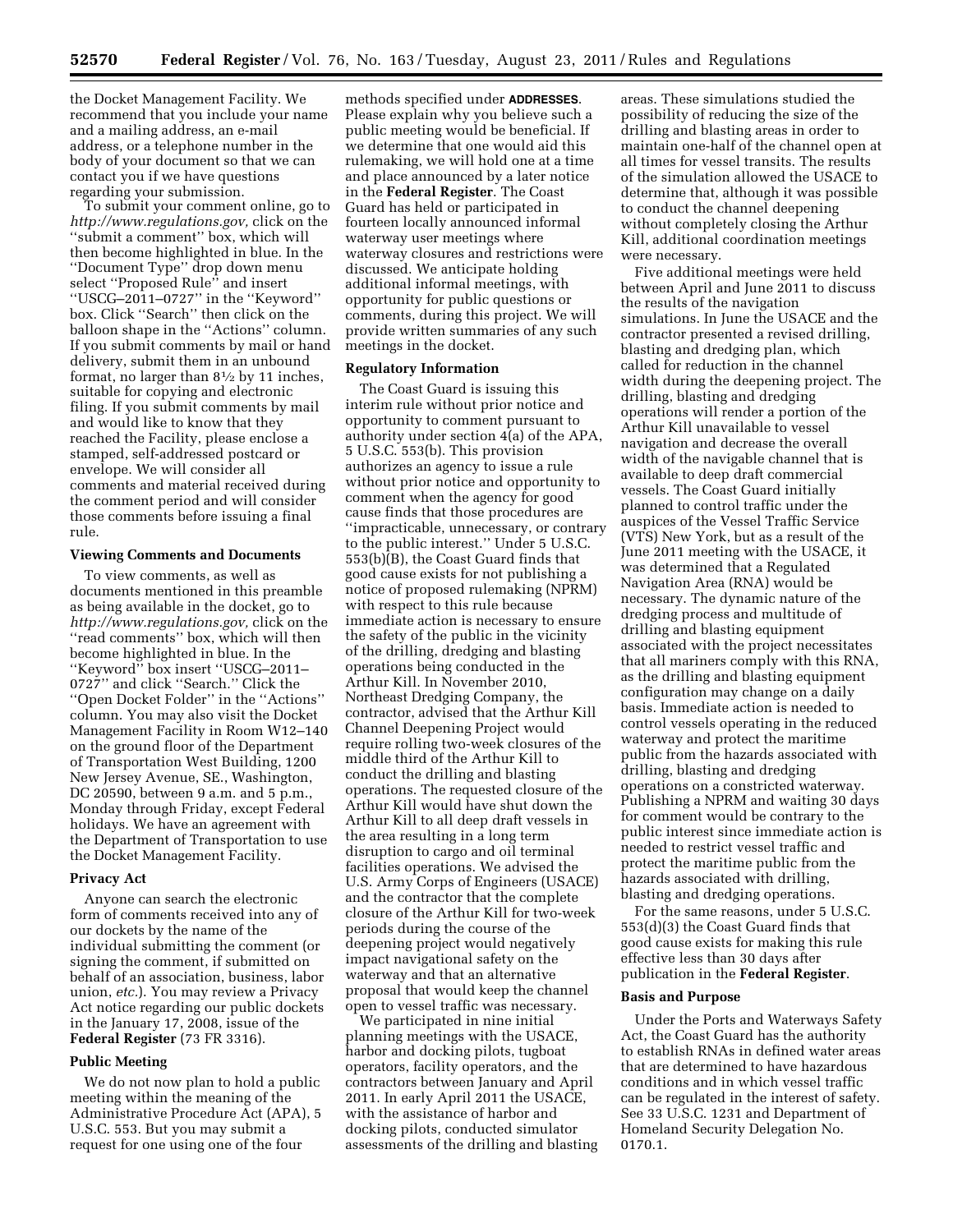The purpose of this interim rule is to ensure the safe transit of vessels in the area and to protect all persons, vessels, and the marine environment during the ongoing channel deepening project.

## **Discussion of Rule**

The RNA encompasses all waters of the North of Shooters Island Reach, Elizabethport Reach, and Gulfport Reach in the Arthur Kill.

Drilling and blasting operations began in the Arthur Kill on Tuesday, August 2, 2011. The project consists of dredging, drilling and underwater blasting of bedrock in the Arthur Kill navigable channel. Dredging operations will encroach on portions of the navigable channel, require the relocation of lateral aids to navigation, and create a reduction in the width of the navigable channel.

This interim rule seeks to enhance navigational safety and marine environmental protection, and promote vessel movement by reducing the potential for collisions, groundings, and the loss of lives and property. This interim rule became effective with actual notice upon being signed by the District Commander; however the Coast Guard would like to receive comments before issuing a final rule.

Any violation of the RNA described herein is punishable by, among others, civil and criminal penalties, in rem liability against the offending vessel, and the initiation of suspension or revocation proceedings against Coast Guard-issued merchant-mariner credentials.

The Captain of the Port (COTP) New York will cause notice of enforcement, suspension of enforcement, or closure of the waterway to be made by all appropriate means to effect the widest distribution among the affected segments of the public. Such means of notification may include, but are not limited to, Broadcast Notice to Mariners and Local Notice to Mariners.

#### **Regulatory Analyses**

We developed this interim rule after considering numerous statutes and executive orders related to rulemaking. Below we summarize our analyses based on 13 of these statutes or executive orders.

# **Executive Order 12866 and Executive Order 13563**

This rule is not a significant regulatory action under section 3(f) of Executive Order 12866, Regulatory Planning and Review, as supplemented by Executive Order 13563, and does not require an assessment of potential costs and benefits under section 6(a)(3) of that Order. The Office of Management and Budget has not reviewed it under that Order.

The economic impact of this rule will be severely limited for the following reasons: (1) The RNA does not prohibit vessels from transiting the area; (2) vessels will be allowed to safely transit without restrictions in areas where there are no dredges or drill barges operating; (3) vessels may be allowed to transit work areas where dredges and/or drill barges are operating unless blasting operations are underway; (4) delays resulting from blast operations are expected to last no longer than 15 minutes and occur twice daily; and (5) advance notification will be made to the maritime community via Local Notice to Mariners, Broadcast Notice to Mariners, and on the Internet at *[http://](http://homeport.uscg.mil/newyork)  [homeport.uscg.mil/newyork.](http://homeport.uscg.mil/newyork)* 

# **Small Entities**

Under the Regulatory Flexibility Act (5 U.S.C. 601–612), we have considered whether this rule would have a significant economic impact on a substantial number of small entities. The term ''small entities'' comprises small businesses, not-for-profit organizations that are independently owned and operated and are not dominant in their fields, and governmental jurisdictions with populations of less than 50,000.

The Coast Guard certifies under 5 U.S.C. 605(b) that this rule will not have a significant economic impact on a substantial number of small entities. This rule will affect the following entities, some of which may be small entities: the owners or operators of vessels intending to transit in a portion of the Arthur Kill from August 12, 2011 until the Arthur Kill Channel Deepening Project is completed.

This rule will not have a significant economic impact on a substantial number of small entities for the following reasons: although the regulated navigation area will apply to the entire width of the Arthur Kill, vessel traffic will be allowed to pass through the regulated area by coordinating with Vessel Traffic Service New York (VTSNY). Before the effective period, we will issue maritime advisories widely available to users of the waterway.

If you think that your business, organization, or governmental jurisdiction qualifies as a small entity and that this rule would have a significant economic impact on it, please submit a comment (see **ADDRESSES**) explaining why you think it qualifies and how and to what degree this rule would economically affect it.

## **Assistance for Small Entities**

Under section 213(a) of the Small Business Regulatory Enforcement Fairness Act of 1996 (Pub. L. 104–121), we offer to assist small entities in understanding the rule so that they can better evaluate its effects on them and participate in the rulemaking process.

Small businesses may send comments on the actions of federal employees who enforce, or otherwise determine compliance with, federal regulations to the Small Business and Agriculture Regulatory Enforcement Ombudsman and the Regional Small Business Regulatory Fairness Boards. The Ombudsman evaluates these actions annually and rates each agency's responsiveness to small business. If you wish to comment on actions by employees of the Coast Guard, call 1–888–REG–FAIR (1–888–734–3247). The Coast Guard will not retaliate against small entities that question or complain about this rule or any policy or action of the Coast Guard.

#### **Collection of Information**

This rule calls for no new collection of information under the Paperwork Reduction Act of 1995 (44 U.S.C. 3501– 3520).

### **Federalism**

A rule has implications for federalism under Executive Order 13132, Federalism, if it has a substantial direct effect on State or local governments and would either preempt State law or impose a substantial direct cost of compliance on them. We have analyzed this rule under that Order and have determined that it does not have implications for federalism.

#### **Unfunded Mandates Reform Act**

The Unfunded Mandates Reform Act of 1995 (2 U.S.C. 1531–1538) requires federal agencies to assess the effects of their discretionary regulatory actions. In particular, the Act addresses actions that may result in the expenditure by a State, local, or tribal government, in the aggregate, or by the private sector of \$100,000,000 (adjusted for inflation) or more in any one year. Though this rule will not result in such an expenditure, we do discuss the effects of this rule elsewhere in this preamble.

### **Taking of Private Property**

This rule will not cause a taking of private property or otherwise have taking implications under Executive Order 12630, Governmental Actions and Interference with Constitutionally Protected Property Rights.